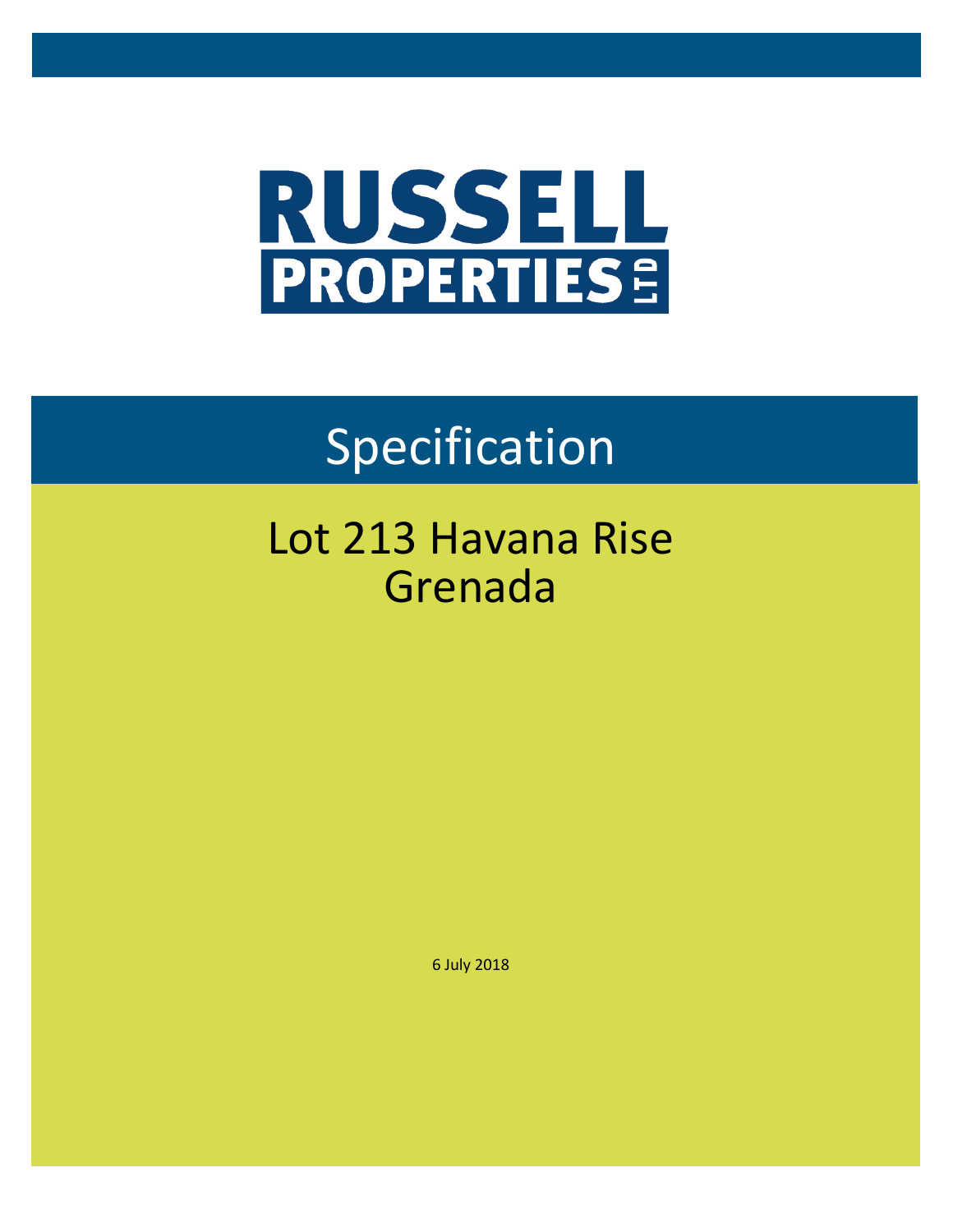| Foundation:                       | Ground floor will be 100mm concrete slab with a steel float<br>finish as per plan detail, Expol Tuff-pod system                    |  |  |
|-----------------------------------|------------------------------------------------------------------------------------------------------------------------------------|--|--|
| <b>Exterior Cladding:</b>         | Pre-primed beveled back pine weatherboards.                                                                                        |  |  |
| Roof:                             | Gerard colour steel metal roof tiles.                                                                                              |  |  |
| <b>Guttering &amp; Downpipes:</b> | Coloursteel spouting and white PVC downpipes.                                                                                      |  |  |
| Garage Door:                      | Sandon textured sectional garage door. Merlin PowerAce MT60<br>automatic opener with two remotes & one wall button                 |  |  |
| Windows & Exterior Doors:         | Aluminum joinery as per plan. Double glazed to all windows &<br>doors except for garage. Aluminum front door in aluminum<br>frame. |  |  |
| Interior Linings:                 | 10.0mm standard Gibraltar board, 10mm Aqualine to<br>bathrooms. Level 4 Winstone finish.                                           |  |  |
| Interior Insulation:              | Insulation to walls R2.2 batts and to ceilings R3.2 batts                                                                          |  |  |
| Interior Doors and Jambs:         | Standard flush panel paint quality doors in paint quality jambs.                                                                   |  |  |
| <b>Ceiling Linings:</b>           | 10.0mm Gibraltar Board with a paint finish, 10mm Aqualine to<br>bathrooms                                                          |  |  |
| Skirting:                         | Pine 60mm x 10mm single bevel architrave                                                                                           |  |  |
| Scotia:                           | 55mm gib cove classic. All wardrobe/cupboards to have MC40<br>MUF bevel cornice.                                                   |  |  |
| Door Hardware:                    | Schlage Regent Series lever range (satin chrome)                                                                                   |  |  |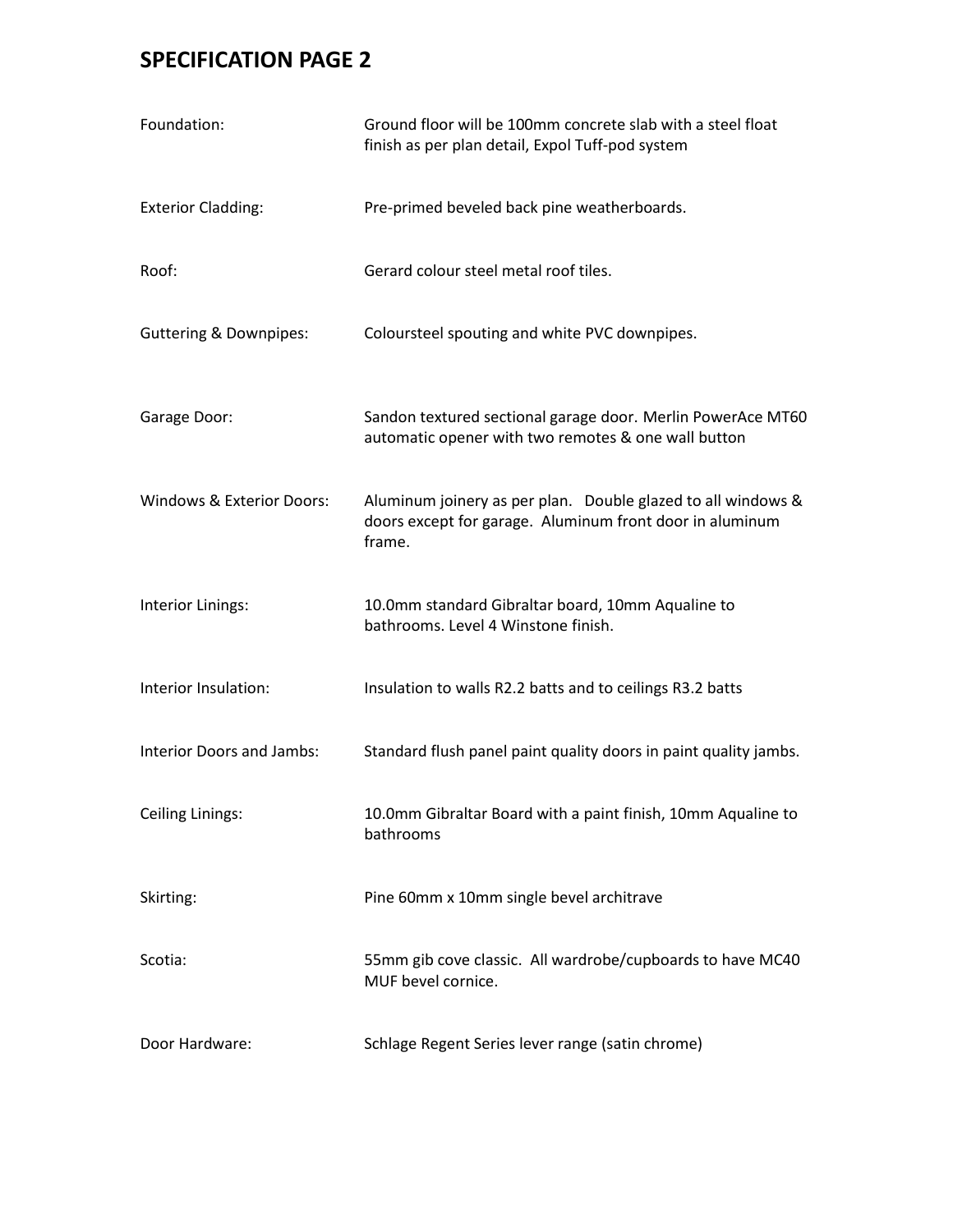| Hot Water System:           | Rinnai Infinity 26 litre.                                                                                                                                                           |                                                                                                                                                                                                                                                                                                                   |                                                                                                                                                                               |  |
|-----------------------------|-------------------------------------------------------------------------------------------------------------------------------------------------------------------------------------|-------------------------------------------------------------------------------------------------------------------------------------------------------------------------------------------------------------------------------------------------------------------------------------------------------------------|-------------------------------------------------------------------------------------------------------------------------------------------------------------------------------|--|
| <b>Gas Central Heating:</b> | Braemar TQ Series furnace as per plan. Some venting ducts will<br>be boxed into wardrobe or cupboard areas. Two zone areas<br>are included. Zone one downstairs, Zone two Upstairs. |                                                                                                                                                                                                                                                                                                                   |                                                                                                                                                                               |  |
| <b>Bathroom Fittings</b>    | Bathroom:                                                                                                                                                                           | Vanity to be MIA wall hung, single drawer white<br>base with an 80mm composite white top. W/C<br>to be Astivita Utah toilet suite. Englefield<br>Valencia shower or similar. Englefield studio<br>bath or similar. Heated towel rail chrome. EDM<br>-300C extractor fan unit.                                     |                                                                                                                                                                               |  |
|                             | Ensuite:                                                                                                                                                                            | Shower to be Englefield Valencia shower or<br>similar. Vanity to be MIA wall hung single<br>drawer white base with an 80mm composite<br>white top. W/C to be Astivita Utah toilet suite.<br>EDM - 300C extractor fan unit. Heated towel<br>rail chrome.                                                           |                                                                                                                                                                               |  |
|                             | Sep W/C:                                                                                                                                                                            | W/C to be Astivita Utah toilet Suite. Vanity to<br>be Newtech Rakaia white (or similar).                                                                                                                                                                                                                          |                                                                                                                                                                               |  |
| Kitchen:                    | range.                                                                                                                                                                              | Kitchen as per kitchen plan. Kitchen bench to be Russell<br>Properties standard granite range. (Note: granite stone is a<br>natural product; colour may very from offices samples) Scullery<br>bench to be standard Formica. Joinery to be Bestwood or<br>Melteca standard range. Handles standard Elite hardware |                                                                                                                                                                               |  |
| Appliances:                 | Appliances:                                                                                                                                                                         | Oven:<br>Hob:<br>Extractor:<br>Splashback:<br>Insinkerator:<br>Dishwasher:                                                                                                                                                                                                                                        | BOSCH HBA23B151A x 2 ovens<br>BOSCH PCT9A5B90A (6 burner)<br><b>Belling 90cm GDAIT90SS</b><br>Low iron painted glass size<br>750 x 900<br><b>ISE E20+</b><br>BOSCH SMU50E75AU |  |
| Tapware:                    | Kitchen:<br>Vanities<br>Shower:<br>Shower slide:<br>Bath:                                                                                                                           | Plumbline Metro 753325 chrome<br>Plumbline Eco ES1560 basin mixer chrome<br>Plumbline Eco ES2083 mixer chrome<br>Plumbline Eco 786705 round slide rail chrome<br>Plumbline Eco mixer with wall spout chrome<br>Two exterior taps to be provided                                                                   |                                                                                                                                                                               |  |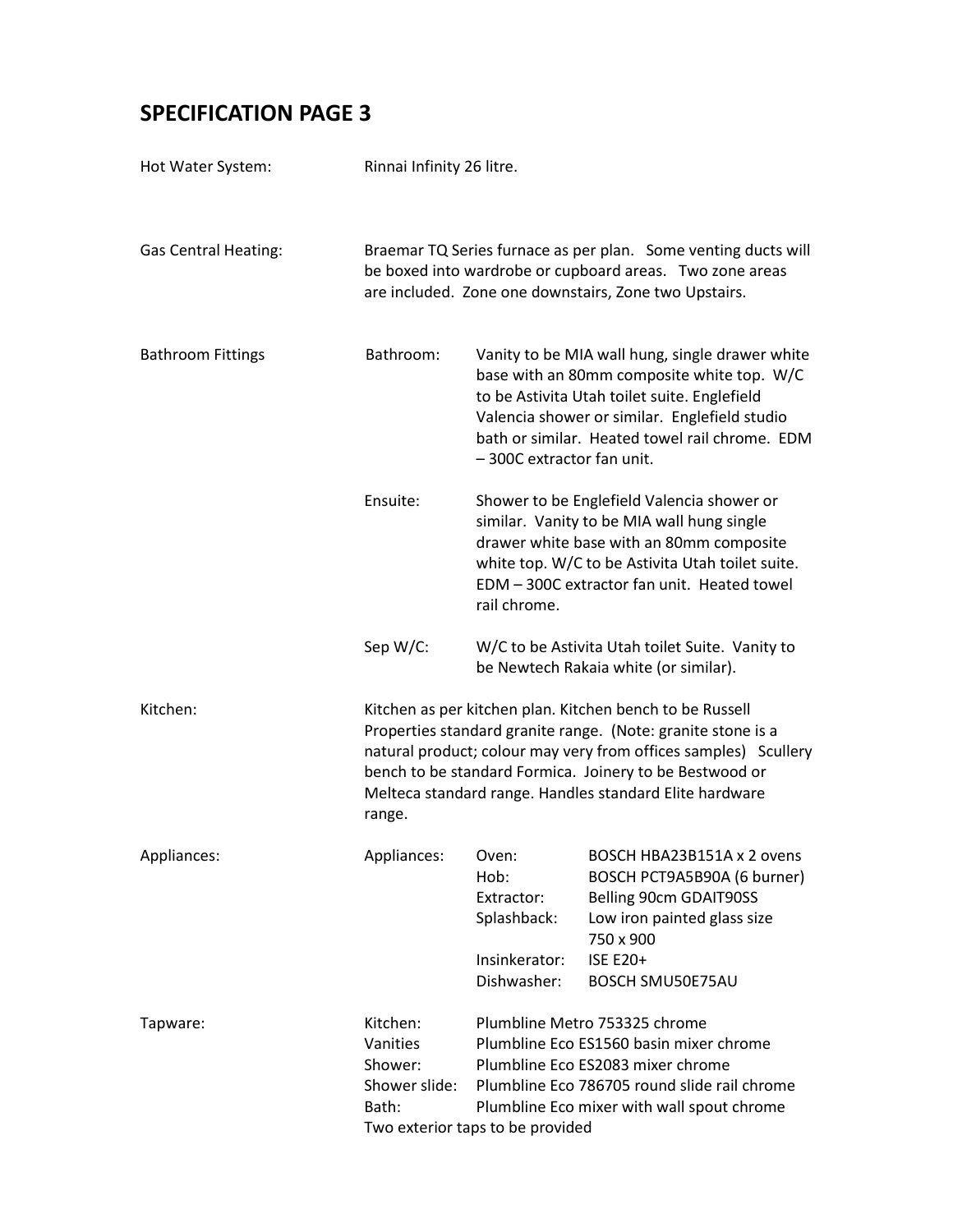Laundry: The Company of Aquatica Laundra Centro Supertub

Electrical: As per electrical plan. Cat 6 Networking cable installed through out.

#### *Miscellaneous Items*

Carpet to be selected from the standard Norman Ellison carpet range. Underlay Nuplex Formx 8mm 70kg. Garage carpet to be Autex Raider colour Tornado.

Note, as carpet rolls are in 3.6m lengths there will be some noticeable joins in room

Tiles to entrance, kitchen, bathroom and ensuite as per plan P.C sum for tiles are \$45.00 incl GST selected from Tile Warehouse. Tile colour may differ from office sample batch.

Under floor heating to bathroom and ensuite

One row of white tiles to top of bath with chrome trim.

Russell Properties standard wardrobe system is included for wardrobes. Linen cupboard to have three shelves other cupboards to be left void.

A DSC alarm with 1 keypad and detectors.

Toilet roll holders and mirrors for above vanities are included x 2.

Devon Cottage clothesline or similar.

Letterbox will be provided.

A door bell to the front door.

Fencing as per plan

Balance to flat area of site to be top soil with sprayed "Seed On Earth" grass seed

Driveway and Patios as per landscape plan.

#### NOTES

Resene paint to be chosen for all interior and exterior colours. Exterior paint to have an LRV rating of 45 or over. Painted feature walls will be charged as an extra to this contract. Dark or light interior colours may incur an extra charge to this contract. No more than four colours to be selected.

The foundation at the garage door is rebated so that the door sits down on the driveway to prevent wind/rain driving under door. However, there may be a 5mm gap at side/ground level of door, but this will not be a weather tightness issue.

Russell Properties Ltd reserves the right to alter the specifications and plans to allow for spatial impracticalities including but not limited to, shower types/sizes and vanity types/sizes.